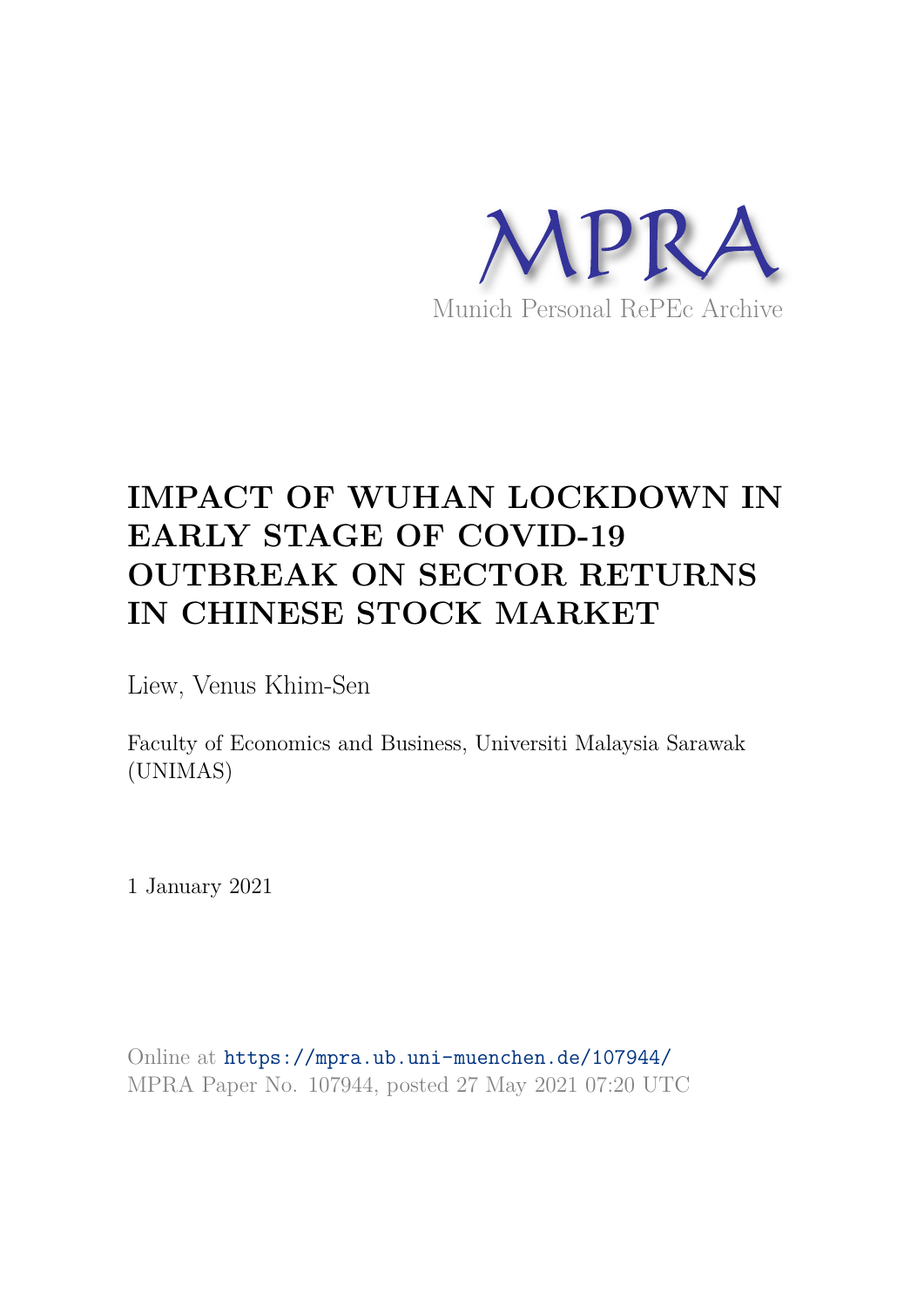## **IMPACT OF WUHAN LOCKDOWN IN EARLY STAGE OF COVID-19 OUTBREAK ON SECTOR RETURNS IN CHINESE STOCK MARKET**

#### **Venus Khim-Sen Liew**

Faculty of Economics and Business, Universiti Malaysia Sarawak (UNIMAS) Kota Samarahan, Malaysia[, ksliew@unimas.my](mailto:ksliew@unimas.my) 

### **Abstract**

The unprecedented Wuhan lockdown due to the outbreak of the COVID-19 pandemic provides a natural experiment that will elucidate its immediate impact on the stock market. Event study methodology is adopted to identify any short-run abnormal returns in the Shanghai Stock Exchange Composite Index and its ten component sectors. This paper reports empirical evidence on the negative short-run impact of the Wuhan lockdown in the face of the pandemic outbreak on all component sectors of the Shanghai Stock Exchange Composite. The health care and information technology sectors, which helped considerably in the fight against the pandemic, were resilient and outperformed the general market in the Shanghai Stock Exchange despite the lockdown. The other 10 sectors performed at par with the general market. This confirmation of the counter-cyclical nature of the health care and information technology sectors during the lockdown, which enabled them to overcome the pandemic outbreak, provides valuable insights with which investors can adjust their portfolios in similar situations in the future in a timely manner.

**Keywords:** COVID-19 Pandemic, Wuhan Lockdown, Shanghai Stock Exchange Composite Index, Event Window Study

## **I. INTRODUCTION**

The global outbreak of the novel coronavirus disease (COVID-19) has drawn the attention of numerous researchers, including [1], [2], [3], [4], and [5], toward stock market reaction. Particularly, [1] employed composite stock indices from stock exchanges across the world (top 10 COVID-19-affected countries plus Singapore, South Korea, and Japan) in volatility and correlation analyses. Sample data from January 22, 2020 to March 27, 2020 were analyzed. Their results suggested that the stock volatility (as measured by the standard deviations of market returns) in March, when COVID-19 was starting to spiral out of control in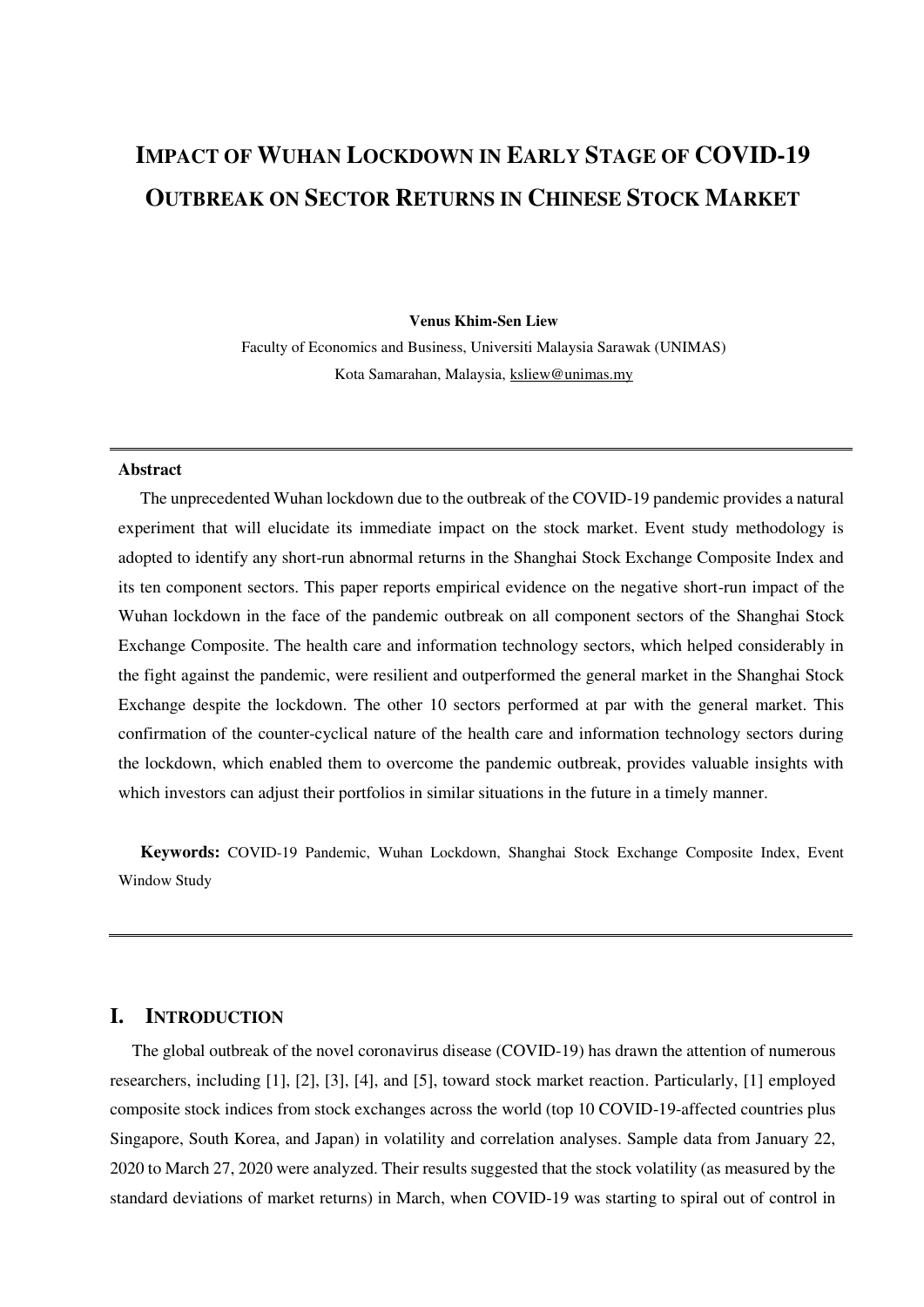Europe and the US, was substantially larger across the sample countries compared with that in February. Furthermore, [1] showed via minimum spanning tree plots that regional stock market integration occurred during the pandemic.

Another previous work [2] studied the Malaysian stock market reaction to COVID-19 and the movement control order (MCO) imposed by the government. Eight main market indices from Bursa Malaysia were analyzed for the period of January 2, 2020 to April 30, 2020. The authors reported an insignificant impact of daily new confirmed COVID-19 cases and deaths. Instead, the MCO had a significant and positive impact on all the index returns. Moreover, the impact of the MCO differed by the size of the indices' constituent companies. Moreover, [3] empirically quantified the nature and extent to which the tourism industry has been affected by COVID-19; the study discovered a rapid drop in the performance of the industry in the early stage of the COVID-19 outbreak. Using a dataset covering October 2, 2020 to 27 March 2020, the author showed that the Wuhan lockdown had significantly adverse direct and indirect effects on the tourism industry, represented by Trip.com, a tourism-related company incorporated in Shanghai, and two other companies of the same nature that are incorporated in the US.

From the perspective of China stock markets, [4] conducted a panel data analysis on all the individual stocks listed on the Hang Seng and Shanghai stock exchanges. With a dataset covering January 10, 2020 to March 16, 2020, the researchers found that stock returns were significantly negatively related to daily growth in both total confirmed cases and total deaths in the Chinese stock market. Via sector analysis, [4] revealed that the information technology and medical manufacturing sectors significantly outperformed the market amid COVID-19. In contrast, the beverage and transportation sectors of various forms performed significantly worse than did the market. Conducting an impact study using a different approach, [5] measured the immediate impact of COVID-19 on tourism shares in the Chinese stock exchanges using the event study methodology. The sample period of the study was March 11, 2019 to April 14, 2020. The findings indicated a significant immediate adverse impact (in terms of breadth and depth) of the novel coronavirus (COVID-19) pandemic on 21 individual tourism shares listed on the Shanghai and Shenzhen stock exchanges.

The current study investigates the immediate impact of the natural experiment that is the unprecedented Wuhan lockdown caused by COVID-19 on the Chinese stock market. Specifically, the event study methodology is applied to determine whether short-run abnormal returns exist in the Shanghai Stock Exchange Composite Index (SSEC) and its ten component sectors. While [3] and [5] focused on tourismrelated shares or sectors, the current study includes all sectors in the SSEC to provide a more comprehensive view of the overall market response to events related to COVID-19.

The remainder of this paper is organized as follows. The next section describes and explores the data of the study. Section III explains the methodology, while Section IV presents and discusses the empirical results. Section contains further analysis results. The concluding remarks are in the last section.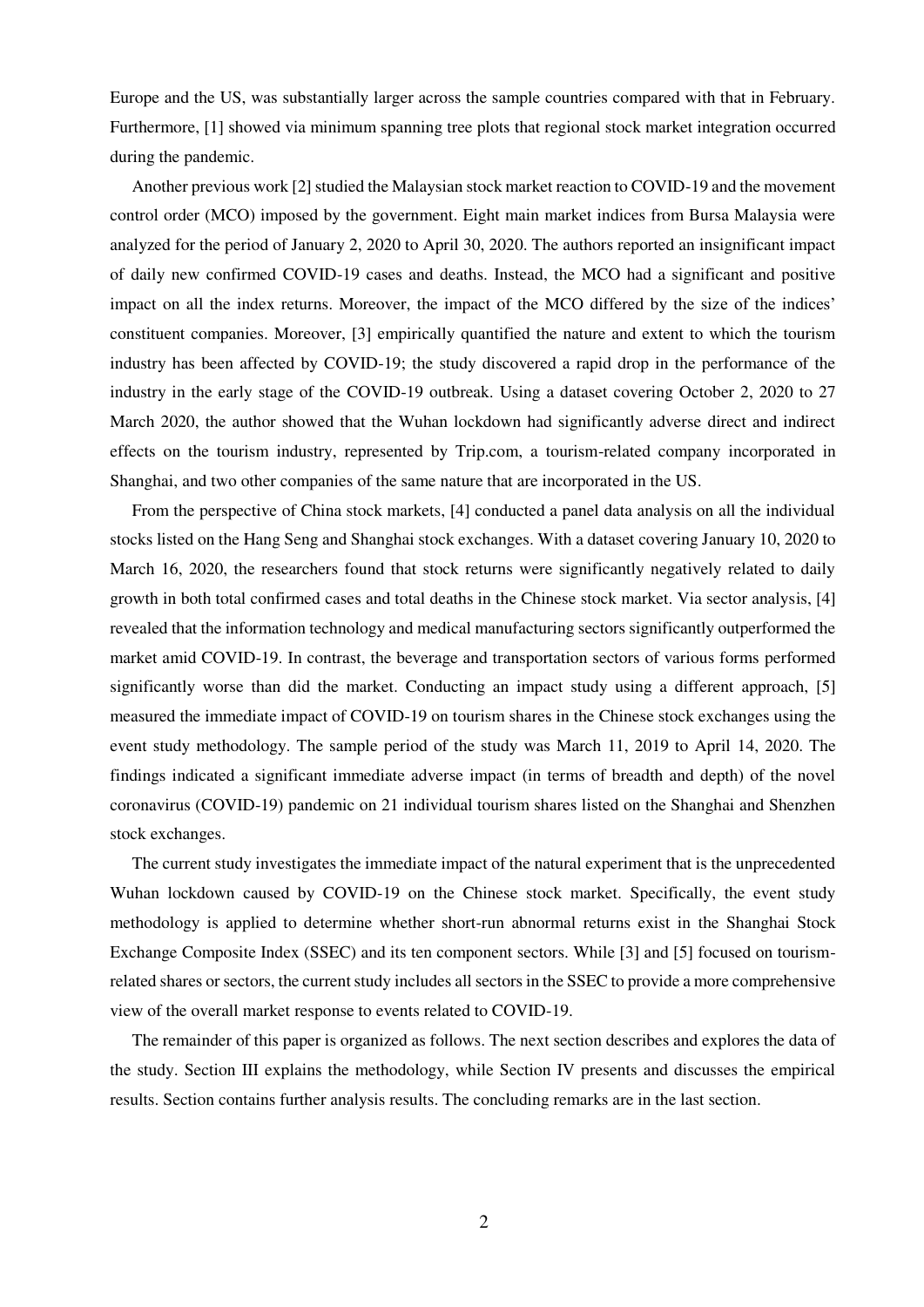## **II. DATA AND PRELIMINARY ANALYSIS**

The COVID-19 data are obtained from Worldometer [8]. The closing prices of the SSEC and its ten component sectors are collected from Investing.com [6]. These sectors are from the sectors of consumer staples (*CS*), consumer discretionary (*CD*), energy (*EN*), financials (*FIN*), health care (*HC*), industrials (*IND*), information technology (*INT*), materials (*MAT*), telecommunication services (*TS*), and utilities (*UT*). All indices are quoted in yuan. The dataset is for the period of March 11, 2019 to April 24, 2020.

#### **A. COVID-19 Cases amid Lockdown**

Figure 1 shows plots of the daily new confirmed COVID-19 cases and the daily death tolls around and after the lockdown period. It reveals that, after the Wuhan lockdown on January 23, 2020, the daily new cases increased to 3,694 (February 4, 2020). Afterward, this number gradually reduced to 2,015 (February 11, 2020). There was a spike on February 12, 2020 (14,108 cases) due to a diagnostic change in Hubei Province, where the pandemic epicenter—Wuhan City—belongs [7].



**Daily New Cases** 

*Note:* Wuhan lockdown period is from January 23, 2020, to April 8, 2020. The spike on the daily new confirmed cases graph on February 12, 2020, was due to a diagnostic change in COVID-19 detection. On April 17, 2020, the spike in the daily deaths graph occurred due to additional reports of early lapses and deaths at home (Snapshot from [8])

Figure 1. Daily new confirmed new COVID-19 cases and deaths in China (January 22, 2020, to March 17, 2021)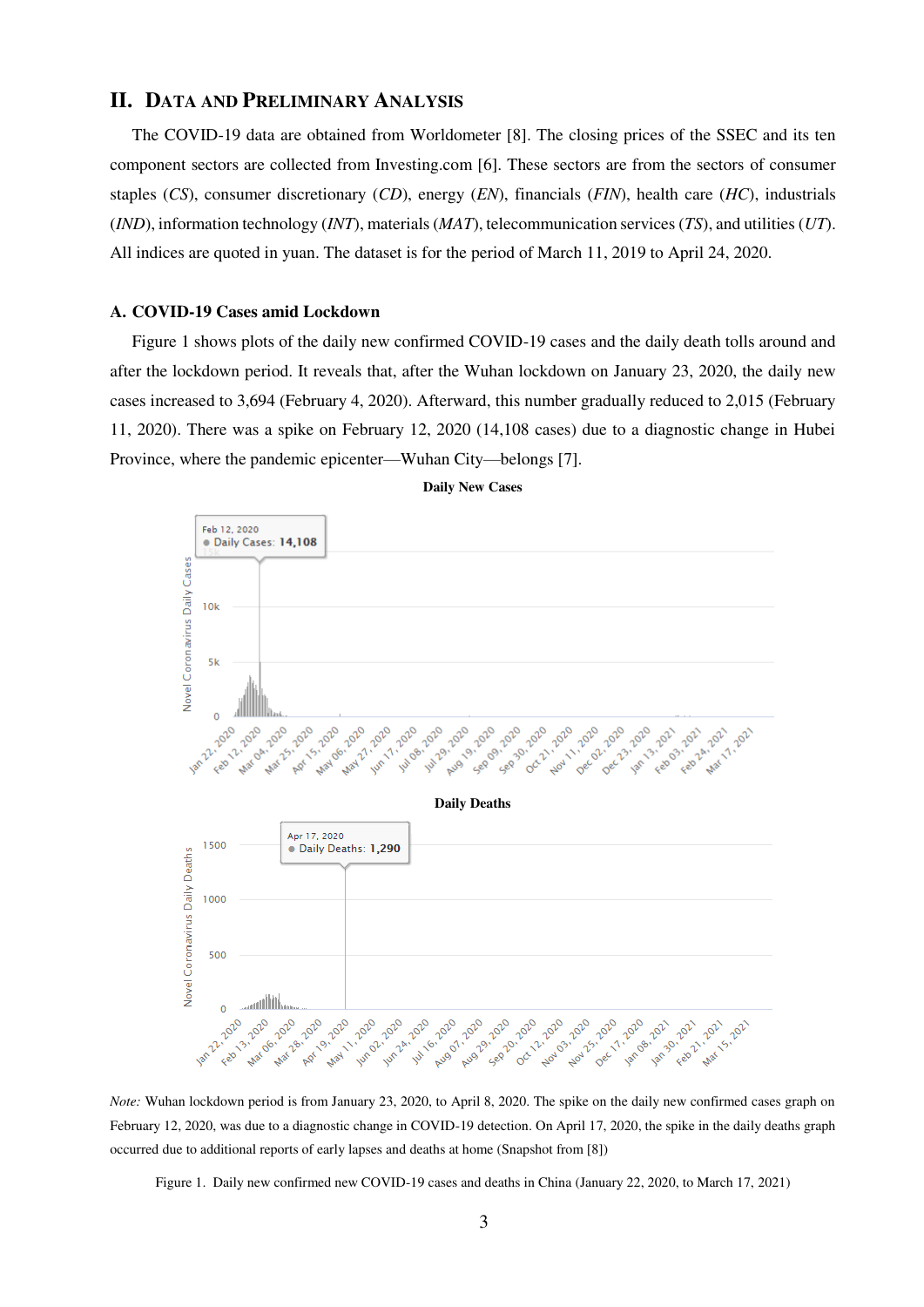Notwithstanding the spike, the new confirmed cases continued the previously decreasing trend, and they flattened to 100 and below beginning March 6, 2020, with occasional exceptions. There were 21 daily new cases as of April 4, 2021.

As for the death toll, it surpassed 100 deaths on February 10, 2020, and peaked two days later with 146 deaths. From then on, the death toll was on a declining trend, although there was a report of 150 deaths on February 23 and a huge spike of 1,290 deaths on April 17. According to [9], China's National Health Commission revised the total death toll by reporting an additional 1,290 on April 17, 2020 as the results of Wuhan's citywide investigation to include early lapses and patients dying at home. On March 24, 2020, there were 6 deathss. Daily deaths were essentially zero by April 18, 2020 onwards until the present (April 4, 2021).

[7] noted that the outbreak seemed to have been basically brought under control in China since early March. [10] also commented that the lockdown was "brutal but effective". Discounting the spikes on February 12 and April 17, 2020 due to diagnostic changes and early lapses, the effectiveness of the Wuhan lockdown is evident in Figure 2. From the graphs, it is obvious that the daily rate of change in total confirmed new COVID-19 cases and total deaths declined greatly day by day after the Wuhan lockdown. The rate of change for total confirmed cases was well below 1% one month after the lockdown. The rate further reduced to below 0.1% from March 6, 2020. The rate of change for total deaths fell consistently below 1% and 0.1% on March 4 and April 3, 2020, respectively. While this unprecedented natural experiment of the Wuhan lockdown provides some evidence of its effectiveness in containing the pandemic outbreak, its immediate impact on the financial market is yet to be identified and quantified.



### **B. Returns on Indices amid Lockdown**

The daily percentage returns on indices are computed and the time series plots are presented in Figure 3. Figure 3 shows that there was a dip of 2% to 4% for all indices on the day of lockdown. This was followed by a plummet of 6% to 9% on February 3, 2020 amid pandemic fears, when the Chinese stock exchange resumed trading after a prolonged Chinese New Year holiday. However, technical rebound on these indices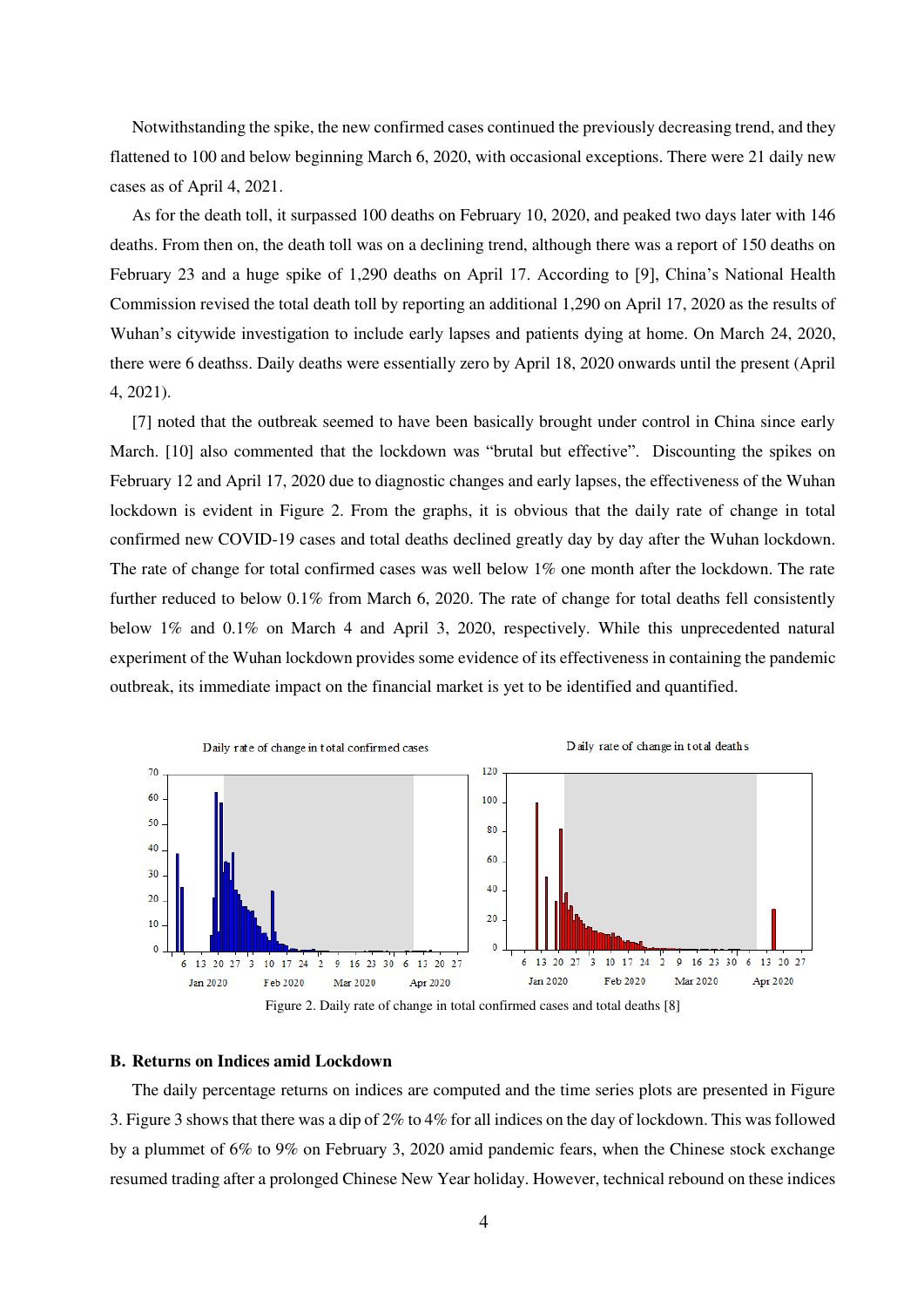was quick on the following day to pull all the returns up into positive figures. Henceforth, the returns fluctuated around zero return level. In addition, compared to before the Wuhan lockdown, the returns were also seemingly fluctuating at a wider range after lockdown, especially in February and March.

The monthly percentage returns and standard deviations on these indices are summarized in Tables 1 and 2, respectively. Table 1 shows that the returns were a mixture of positive and negative while the closing prices of indices on January 23 were higher compared to their corresponding prices one month before. Notably, after incorporating substantial price plunge, the market was able to register for an average monthly return of 2.55% on January 23, 2020 with the help of CD, HC, ICT and TS, which were resilient. In fact, they all continued to be in the positive regime one month and also three months after. Meanwhile, EN, FIN, and UT were still in the negative regime a month after the Wuhan lockdown while others managed to overturn their previous month's profit loss on February 23, 2020.

Remarkably, all indices ended up with considerably huge monthly losses on March 23, 2020, probably because of the global COVID-19 outbreak in Europe and the United States that month. Consequently, the World Health Organization declared COVID-19 as pandemic on March 11, 2020. On April 23, 2020, the market as a whole managed to recover about half its losses in the previous month. Individually, HC outperformed the market by showing 17.07% returns on April 23 after a 9.54% loss on March 23, 2020.

From the perspective of market risk, the standard deviations as a proxy for market risk were consistently larger after the Wuhan lockdown (Table 2). Moreover, the market risk increased by about onefold after one month and also two months after the lockdown. The market was calmer three months after lockdown, but it was still more volatile than the prelockdown period.

| Date              | CD. | CS.        | EN |                                                                                       |  | FIN HC ICT IND MAT TS UT                                                    |  |
|-------------------|-----|------------|----|---------------------------------------------------------------------------------------|--|-----------------------------------------------------------------------------|--|
| January 23, 2020  |     |            |    | 2.04 -1.15 -1.31 -2.20 7.38 17.69 -1.13 1.56 6.45 -4.31                               |  |                                                                             |  |
| February 21, 2020 |     |            |    | 4.20 4.30 -2.92 -0.85 5.28 19.17 2.14 2.85 6.60 -0.78                                 |  |                                                                             |  |
| March 23, 2020    |     |            |    | $-20.12$ $-8.36$ $-12.16$ $-13.91$ $-9.54$ $-20.82$ $-11.30$ $-15.28$ $-3.71$ $-6.82$ |  |                                                                             |  |
| April 23, 2020    |     | 6.75 17.13 |    | 1.84 5.22 17.07 4.50 8.10 7.70 -4.88 2.00                                             |  |                                                                             |  |
| Mean              |     |            |    |                                                                                       |  | $-1.79$ $2.98$ $-3.64$ $-2.93$ $5.05$ $5.13$ $-0.55$ $-0.79$ $1.11$ $-2.48$ |  |

Table 1. Monthly percentage returns

*Notes:* This table shows the sample monthly percentage returns on sector indices by dividing the monthly yuan returns on their closing prices by the closing prices one month ago and then multiply by 100%. For example, monthly returns on January 23, 2020, are computed from two dates, vis-à-vis, December 23, 2019, and January 23, 2020. The symbols are explained as follows. SSEC: Shanghai Stock Exchange Composite Index, CS: consumer staples, CD: consumer discretionary, EN: energy, FIN: financials, HC: health care, IND: industrials, INT: information technology, MAT: materials, TS: telecommunication services, and UT: utilities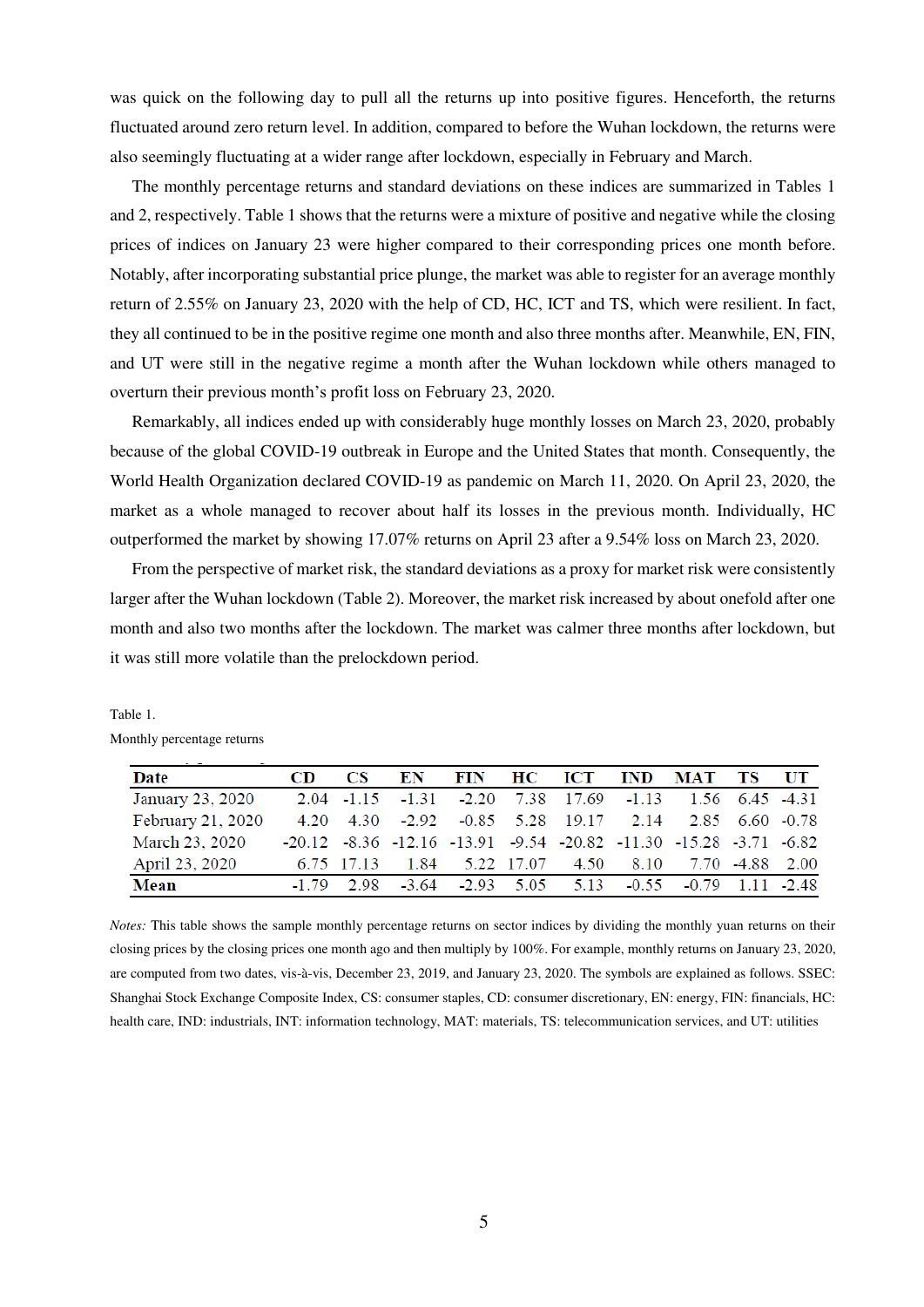

*Notes:* The symbols are explained as follows. The darker shaded region shows the stock market close (January 24 to 31, 2020). The lighter shaded region shows the Wuhan lockdown period (January 23, 2020, to April 8, 2020)

Figure 3. Daily percentage returns on indices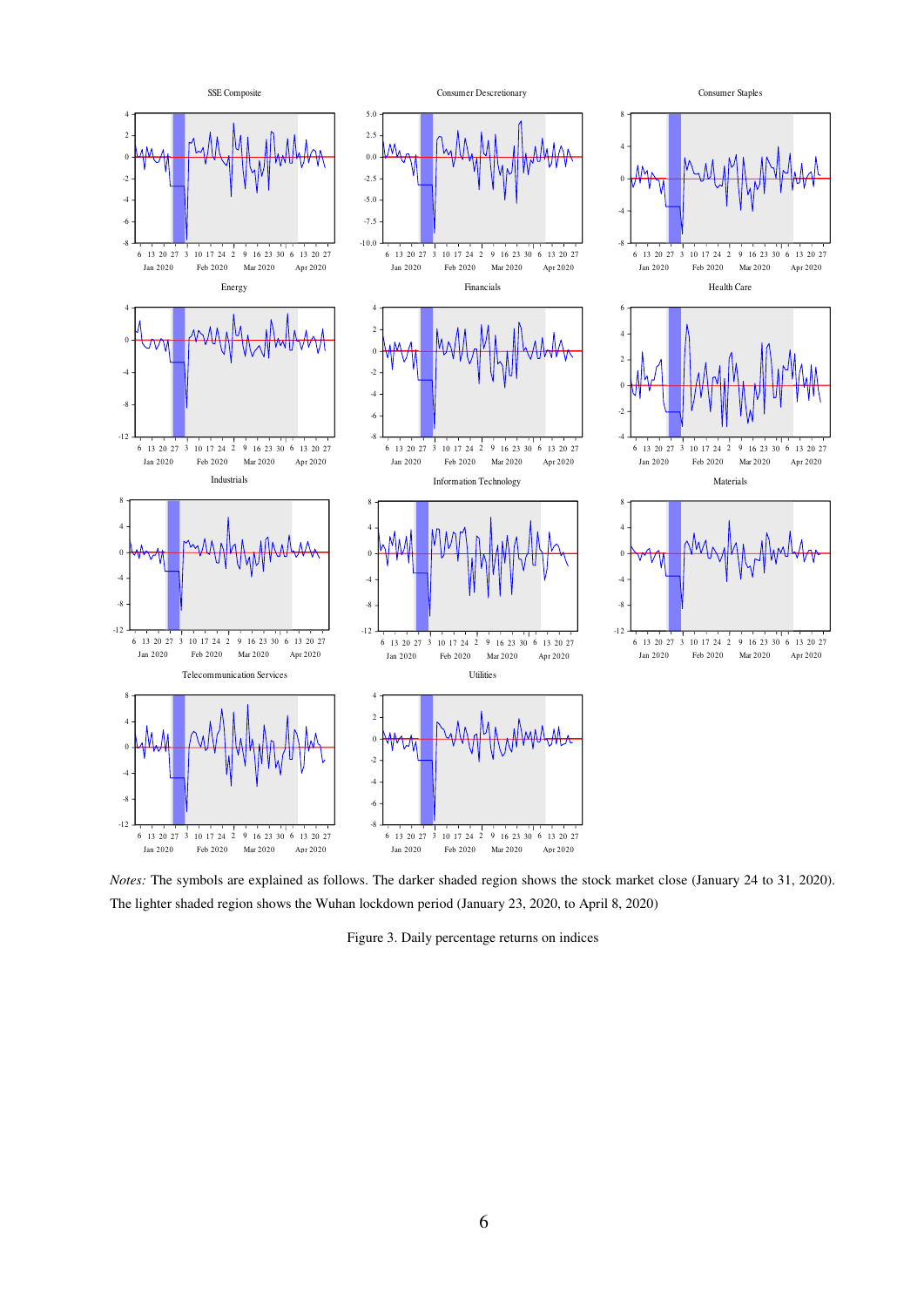| Date              | CD   | CS.       | EN    |  |                          |      | FIN HC ICT IND MAT TS UT                |                |  |
|-------------------|------|-----------|-------|--|--------------------------|------|-----------------------------------------|----------------|--|
| January 23, 2020  |      | 1.15 1.18 | 1.13  |  | 1.08 1.18 2.09           | 1.09 |                                         | 1.32 1.79 0.74 |  |
| February 21, 2020 |      | 2.86 2.39 | 2.41  |  |                          |      | 2.28 2.18 3.55 2.71 2.76 3.36 2.21      |                |  |
| March 23, 2020    |      | 2.26 2.12 |       |  |                          |      | 1.53 1.78 1.95 3.80 2.11 2.21 3.55 1.21 |                |  |
| April 23, 2020    | 2.00 | 1.61      |       |  | 1.32 1.12 1.58 2.52 1.33 |      |                                         | 1.53 2.46 0.78 |  |
| <b>Mean</b>       | 2.07 |           | 1.60. |  | 1.57 1.72 2.99           | 1.81 |                                         | 1.95 2.79 1.23 |  |

Table 2. Monthly percentage standard deviation of returns

*Notes:* This table shows the sample standard deviation of returns on sector indices, in percentage, over the previous one-month period. For example, the monthly standard deviation on January 23, 2020, is computed from all daily percentage returns from December 23, 2019, to January 23, 2020, inclusively. The row mean is the average monthly standard deviations across different sectors in the Shanghai Stock Exchange. The column mean is the average monthly standard deviations for the same sector index from December 23, 2019, to April 23, 2020. See notes in Table 2 for the explanation of symbols

#### Table 3.

#### Abnormal returns

| Dav          | CD                |                   | $\text{Si}z$ CS $\textit{t}$ | Sig               | EN      | $\mathbf{r}$      | $\text{Sig}$ FIN $t$ |                      | $\text{Sig } \text{HC }$ t |                    | $\text{Sig }$ ICT $t$ |                    | $\text{Sig}$ IND $t$ |                   | $Sig$ MAT $t$ |                   | Sig TS | $\mathbf{r}$      | Sig UT | $\mathbf{r}$      | Sig AAR | t Sig            |
|--------------|-------------------|-------------------|------------------------------|-------------------|---------|-------------------|----------------------|----------------------|----------------------------|--------------------|-----------------------|--------------------|----------------------|-------------------|---------------|-------------------|--------|-------------------|--------|-------------------|---------|------------------|
| $\mathbf{o}$ |                   | $-3.27 -2.80$ **  |                              | $-3.58 - 2.90$ ** | $-2.69$ | $-2.63$ **        |                      | $-2.74$ $-2.55$ $^*$ |                            | $-2.10 - 1.65$     |                       | $-3.20 -1.58$      |                      | $-2.92 - 2.65$ ** |               | $-3.55 - 2.87$ ** |        | $-4.82 - 2.61$ ** |        | $-1.98 - 2.53$ *  | $-3.09$ | $-8.74$ **       |
|              |                   | $-8.91 - 7.63$ ** |                              | $-7.00 - 5.66$ ** |         | $-8.35 - 8.18$ ** |                      | $-7.29 -6.77$ **     |                            | $-3.24$ $-2.55$ ** |                       | $-9.85$ $-4.86$ ** |                      | $-8.98 - 8.16$ ** |               | $-8.62 - 6.97$ ** |        | $-10.02 -5.42$ ** |        | $-7.62 - 0.72$ ** | $-7.00$ | $-22.64$ **      |
|              |                   | $1.97$ 1.69 $*$   |                              | $2.51$ $2.03$ *   | 0.34    | 0.33              |                      | $2.05$ 1.90 $*$      |                            | $2.46$ 1.93 $*$    |                       | $3.56$ 1.76 $*$    |                      | 1.73 1.57         |               | 1.31 1.06         |        | $-0.01 - 0.01$    | 1.58   | $2.02$ $\bullet$  | 1.75    | $4.96$ **        |
|              |                   | $2.38$ $2.03$ *   |                              | $0.91$ 0.73       |         | 0.53 0.51         |                      | $0.19$ $0.18$        |                            | $4.69$ $3.69$ **   |                       | $1.03$ 0.51        |                      | 1.42 1.29         |               | 1.89 1.53         |        | 1.91 1.04         |        | $1.39$ $1.78$ *   | 1.63    | $4.63$ **        |
|              |                   | $2.29$ 1.96 $*$   |                              | $2.15$ 1.74 $*$   |         | 1.33 1.30         | 1.09                 | 1.02                 |                            | $3.64$ 2.87 **     |                       | $3.65$ 1.80 $*$    |                      | $1.87$ 1.70 $*$   |               | 1.08 0.88         |        | 2.38 1.29         | 1.03   | 1.31              | 2.05    | $5.81$ **        |
|              |                   | $0.36$ $0.31$     |                              | 1.49 1.21         |         | $-0.19 - 0.19$    |                      | $-0.41 - 0.38$       |                            | $-2.02 - 1.59$     |                       | 3.60 $1.77$ *      |                      | $0.77$ 0.70       |               | $-0.22 -0.18$     |        | 2.12 1.15         |        | $0.89$ 1.14       | 0.64    | $1.81$ $*$       |
| 6            |                   | $0.89$ $0.76$     |                              | 0.50 0.41         |         | 1.27 1.25         |                      | $-0.19 - 0.18$       |                            | $-1.17 - 0.92$     |                       | $-0.88 - 0.43$     |                      | 1.22 1.11         |               | $3.14$ $2.54$ **  |        | 0.650035          |        | $0.18$ $0.23$     |         | 0.56 1.59        |
|              |                   | $0.21$ $0.18$     |                              | $0.43$ 0.34       |         | 0.86 0.85         |                      | 0.83 0.78            |                            | $0.10 \ 0.08$      |                       | $-0.43 -0.21$      |                      | 0.58 0.53         |               | 0.57 0.46         |        | $-0.02 - 0.01$    |        | 0.07 0.08         | 0.32    | 0.91             |
| 8            |                   | $0.72$ $0.61$     |                              | 0.54 0.44         |         | $0.64$ 0.63       |                      | $0.28$ 0.26          |                            | 0.94 0.74          |                       | 3.21 1.58          |                      | 1.04 0.95         |               | $1.69$ 1.37       | 1.72   | 0.93              |        | $0.53$ 0.68       |         | $1.13$ $3.21$ ** |
| $\bullet$    | $-1.21 -1.03$     |                   |                              | $-0.45 - 0.36$    |         | $-0.52 -0.51$     |                      | $-0.77 - 0.71$       |                            | $-1.00 - 0.79$     |                       | $0.58$ 0.28        |                      | $-0.60 - 0.55$    |               | $-0.03 - 0.03$    |        | $-0.58 - 0.31$    |        | $-0.65 -0.83$     |         | $-0.52 -1.48$    |
| 10           | $0.11 \quad 0.09$ |                   |                              | $-0.37 -0.30$     |         | $0.21$ 0.20       |                      | 0.99 0.92            |                            | $0.35$ 0.27        |                       | $1.25$ 0.62        |                      | 0.43 0.39         |               | $1.04$ 0.84       |        | $-0.20 - 0.11$    |        | $0.06$ 0.08       | 0.39    | 1.09             |

*Notes:* This table shows the abnormal returns for each day computed by subtracting the average returns on indices (from March 11, 2019, to January 22, 2020) from the returns on a specific day. Day 0 fell on January 23, 2020, when Wuhan lockdown was implemented at 10.00 am.  $t$  refers to the Student- $t$  statistics, where "Sig" stands for significance of the abnormal returns with  $*$  and \*\* denoting significance at 5% and 1%, respectively. See notes in Table 2 for the explanation of symbols

#### Table 4.

#### Cumulative abnormal returns

| Window         | CS             | Sig               | Sig<br>CD          | ΕN<br>Sig           | FIN<br>Sig<br>$\mathbf{r}$ | нс<br>Sig<br>$\mathbf{r}$ | ICT<br>Sig         | <b>IND</b><br>Sig<br>$\mathbf{r}$ | MAT<br>Sig         | тs<br>Sig           | UT<br>Sig         | <b>CAAR</b><br><b>Sig</b> |
|----------------|----------------|-------------------|--------------------|---------------------|----------------------------|---------------------------|--------------------|-----------------------------------|--------------------|---------------------|-------------------|---------------------------|
| [0, 1]         | $-10.58$       | $-6.05$ **        | $-12.18 - 7.37$ ** | $-11.04 - 7.65$ **  | $-10.03 - 6.59$ **         | $-5.34 - 2.97$ **         | $-13.05 - 4.55$ ** | $-11.90 - 7.65$ **                | $-12.18 - 6.96$ ** | $-14.85 - 5.68$ **  | $-9.60 - 8.66$ ** | $-11.07 - 10.39$ **       |
| [0, 2]         | $-8.07$        | $-3.77$ **        | $-10.21 - 5.05$ ** | $-10.70 - 6.05$ **  | $-7.98$ $-4.28$ **         | $-2.88 - 1.31$            | $-9.49 - 2.70$ **  | $-10.17 - 5.34$ **                | $-10.86 - 5.07$ ** | $-14.86$ $-4.64$ ** | $-8.02 - 5.90$ ** | $-9.32 - 6.18$ **         |
| [0, 3]         |                | $-7.16 - 2.90$ ** | $-7.83 - 3.35$ **  | $-10.18$ $-4.98$ ** | $-7.79 - 3.62$ **          | 1.81 0.71                 | $-8.46 - 2.09$ *   | $-8.75 - 3.98$ **                 | $-8.97 - 3.63$ **  | $-12.94 - 3.50$ **  | $-6.63 - 4.23$ ** | $-7.69$ $-4.16$ **        |
| [0, 4]         |                | $-5.01 -1.81$ *   | $-5.54 - 2.12$ *   | $-8.85 - 3.88$ **   | $-6.70 - 2.78$ **          | $5.45$ 1.92 $*$           | $-4.81 - 1.06$     | $-6.88 - 2.80$ **                 | $-7.89 - 2.85$ **  | $-10.56 - 2.56$ **  | $-5.60 - 3.19$ ** | $-5.64 - 2.65$ **         |
| [0, 5]         |                | $-3.52 -1.16$     | $-5.18 - 1.81$ *   | $-9.04 - 3.61$ **   | $-7.10 - 2.70$ **          | $3.43$ 1.10               | $-1.22 - 0.25$     | $-6.12 - 2.27$ *                  | $-8.11 - 2.68$ **  | $-8.45 - 1.87$ *    | $-4.71 - 2.45$ ** | $-5.00 -2.10$ *           |
| [0, 6]         |                | $-3.02 -0.92$     | $-4.29 - 1.39$     | $-7.77 - 2.87$ **   | $-7.29 - 2.56$ **          | 2.25 0.67                 | $-2.10 - 0.39$     | $-4.89 - 1.68$ *                  | $-4.97 -1.52$      | $-7.80 - 1.60$      | $-4.53 - 2.18$ *  | $-4.44 - 1.70$ *          |
| [0, 7]         | $-2.59 - 0.74$ |                   | $-4.08 - 1.24$     | $-6.90 - 2.39$ **   | $-6.46 - 2.12$ *           | 2.36 0.66                 | $-2.53 - 0.44$     | $-4.31 - 1.38$                    | $-4.40 - 1.26$     | $-7.82 - 1.50$      | $-4.46 - 2.01$ *  | $-4.12 -1.46$             |
| [0, 8]         | $-2.05$        | $-0.55$           | $-3.37 - 0.96$     | $-6.26 -2.04$ *     | $-6.18 - 1.92$ *           | 3.30 0.87                 | $0.69$ $0.11$      | $-3.26 - 0.99$                    | $-2.71 - 0.73$     | $-6.10 - 1.10$      | $-3.93 - 1.67$ *  | $-2.99 - 0.99$            |
| [0, 9]         | $-2.49 - 0.64$ |                   | $-4.57 -1.24$      | $-6.78 - 2.10$ *    | $-6.95 - 2.04$ *           | 2.30 0.57                 | 1.26 0.20          | $-3.86 - 1.11$                    | $-2.74 - 0.70$     | $-6.68 - 1.14$      | $-4.58 - 1.85$ *  | $-3.51 -1.10$             |
| <b>FO. 101</b> | $-2.86 - 0.70$ |                   | $-4.47 -1.15$      | $-6.57 - 1.94$ *    | $-5.97 - 1.67$ *           | 2.64 0.63                 | 2.51 0.37          | $-3.43 - 0.94$                    | $-1.70 - 0.42$     | $-6.88 - 1.12$      | $-4.52 - 1.74$ *  | $-3.12 - 0.93$            |

*Notes:* This table shows the daily abnormal returns shown in Table 4 that have been accumulated over the event window. For instance, event window [0, 1] reports the sum of abnormal returns on Day 0 and Day 1. Day 0 fell on January 23, 2020, when Wuhan lockdown was implemented at 10.00 am.  $t$  refers to the Student- $t$  statistics, where "Sig" stands for significance of the cumulative abnormal returns with \* and \*\* denoting significance at 5% and 1%, respectively. See notes in Table 2 for the explanation of symbols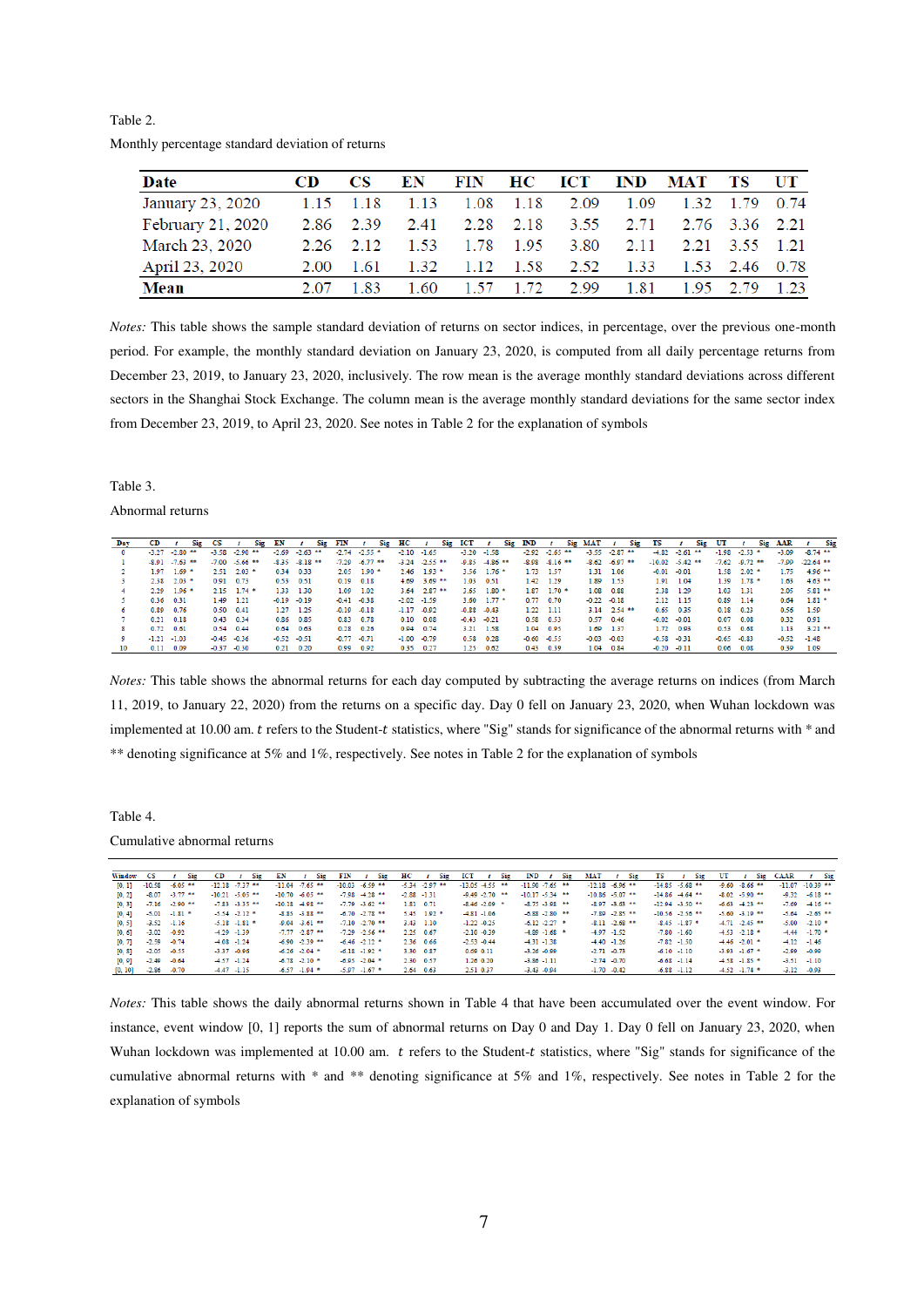## **III. EVENT WINDOW STUDY METHODOLOGY**

Event study methodology, see for instance, [5], [11], and [12], is adopted to determine if short-run abnormal returns exist in the Shanghai Stock Exchange Composite Index and its 10 component sectors.

Daily abnormal returns  $(AR_{it})$  is specified as follows [11]:

$$
AR_{it} = R_{it} - \bar{R}_i,\tag{1}
$$

where  $R_{it}$  = percentage returns on index *i* at the end of trading day *t*, and  $R_i$  = average daily returns on index  $i$  over the estimation period, which is 200 days in this study.

The cumulative impact of the Wuhan lockdown over the event period could be measured by

$$
CAR_t = \sum_{t=0}^{t} AR_{it},
$$
\n<sup>(2)</sup>

$$
CAR_t = \sum_{t=0}^{t} AAR_{it},
$$
\n(3)

where  $CAR_t$  and  $CAR_t$  are correspondingly the cumulative abnormal returns and cumulative average abnormal returns on all indices at day  $t$ .  $AAR_{it}$ , in turn, is the daily average abnormal return on indices across all the ten sectors. Besides,  $l \in \{2, 3, ..., 10\}$  is the length of the event window. [5] showed that event window length should not exceed 10 days. Otherwise, the results might be contaminated with other incoming events.

The alternative hypothesis of negative (positive) returns can be tested against the alternative hypothesis of non-negative (non-positive) returns by Student's t-test [5], [12]. The following four t statistics are computed accordingly:

$$
(i) \t t_{AR} = \frac{AR_{it}}{\sqrt{\sigma_{AR_i}^2}}, \t(4)
$$

where  $\sigma_{AR_i}^2$  is the variance of  $AR_{it}$ .

(ii) 
$$
t_{CAR} = \frac{c_{AR_i}}{\sqrt{\log_{AR}_{\mathcal{R}}}}\tag{5}
$$

(iii) 
$$
t_{AAR} = \sqrt{n} \frac{AAR_d}{\sqrt{\sigma_{AAR_d}^2}},
$$
 (6)

where  $n = 10$  sectors and  $\sigma_{AAR_d}^2$  is the variance of  $AAR_d$ .

(iv) 
$$
t_{CAAA} = \frac{c_{AAR_d}}{\sqrt{\log_{AAR_d}^2}}.\tag{7}
$$

As the one-tail test is adopted, the null hypothesis can be rejected in favor of the alternative hypothesis when the computed  $t$  statistics (with the appropriate sign) is larger in magnitude than 1.645 or 2.236 at the 5% or 1% significance level, respectively.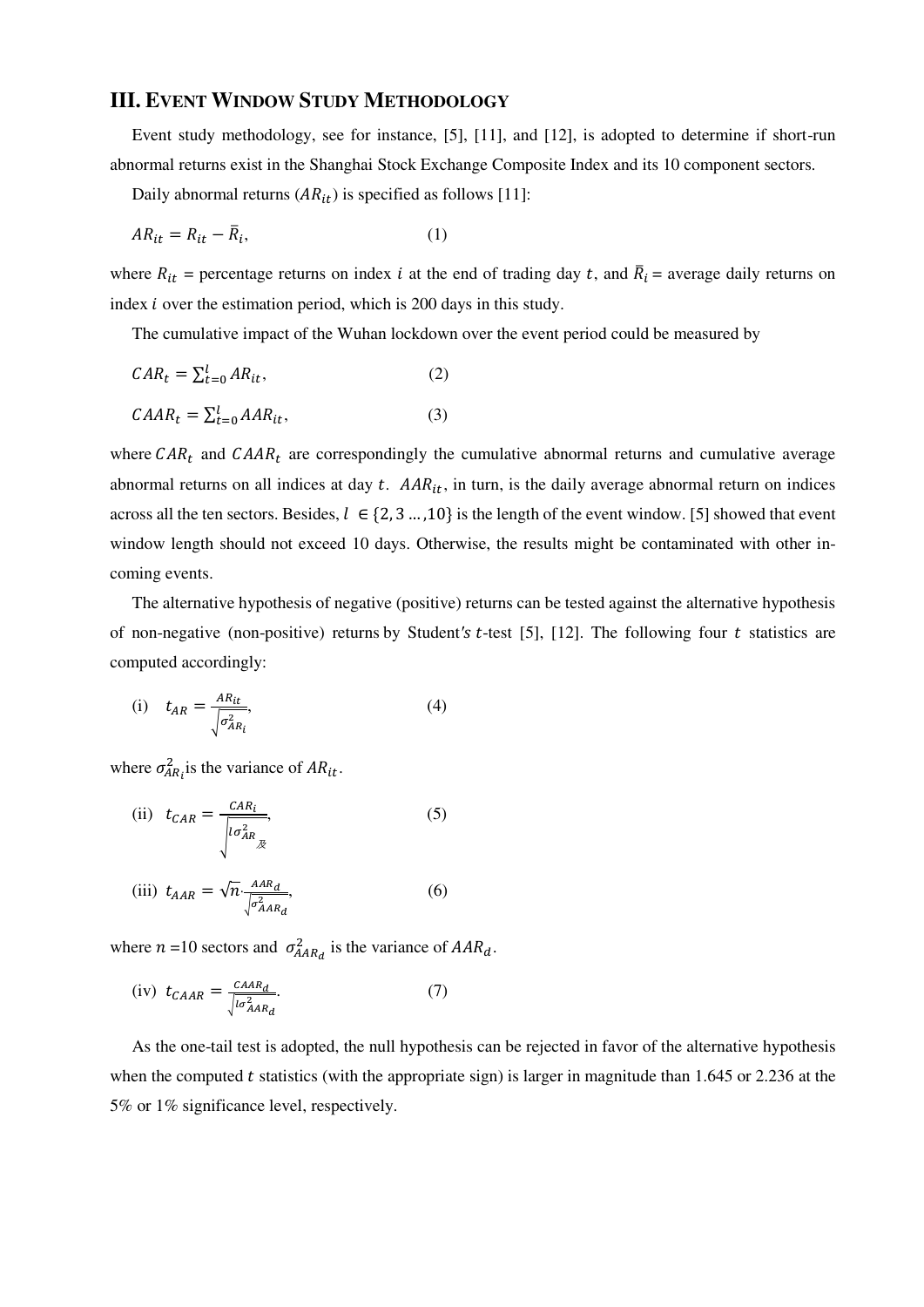## **IV. EMPIRICAL RESULTS AND DISCUSSION**

Tables 3 and 4 summarize the abnormal returns and cumulative abnormal returns for the 10 sector indices, respectively. It is evident from Table 3 that all the indices had significant negative abnormal returns for Day 0 (January 23, 2020) and Day 1 (February 3, 2020). HC and ICT were the only two exceptions in such a manner that their abnormal returns were insignificantly negative on Day 0 due to their resilient nature. The average abnormal returns across the 10 sectors on the Shanghai Stock Exchange were −3.09% and −7.99%, respectively, and they are both significantly negative at the 1% significance level. After two consecutive trading days of deep price correction, the sector indices were quick to rebound on Day 2, with significant positive abnormal returns observed in 6 of the 10 sectors. The overall market remained significantly positive in continuous abnormal returns from Day 2 up to Day 5.

Table 4 shows that the cumulative abnormal returns were significant and negative up to Day 4 for all cases, except HC and ICT. For HC, the abnormal return was only significantly negative up to Day 1, while it remained negative but insignificant on Day 2. The abnormal returns turned positive from Day 3 onwards, with a significant impact observed on Day 4. In this respect, previously [13] reported that pharmaceutical stocks benefited from the outbreak of severe acute respiratory syndrome (SARS) in 2003.

For ICT, its negative abnormal returns were significant up to Day 3, reducing the size of cumulative losses day after day. The abnormal returns eventually turned positive from Day 8 onwards, but the impact was insignificant. In sharp contrast, EN, FIN, and UT were worst hit by the lockdown as their abnormal returns were significantly negative from Day 1 to Day 10. Reducing size in abnormal negative returns was also observed for the market via the  $\mathit{CAR}_t$  measurement, with a significant cumulative impact from Day 1 to Day 6.

## **V. FURTHER ANALYSIS**

Notably, abnormal returns are essentially the excess returns resulting from the event, compared to normal returns that would be obtained should there be no occurrence of the event. Thus, average daily returns are adopted in this study as it is a better proxy of the normal returns in times of no occurrence of lockdown. The benchmark market composite index is deemed inappropriate here as it is subjected to the impact of the same lockdown. Nevertheless, further analysis is conducted in this study using the returns on the Shanghai Stock Exchange Composite Index to obtain the market-adjusted abnormal returns. The purpose is to identify the sector that outperformed or underperformed the overall market amid the experience of the same lockdown. The results are reported in Table 5. Table 5 shows that HC and ICT had significant and positive market**-**adjusted cumulative abnormal returns from day 0 to day 10. This suggests that these two sectors significantly outperformed the market. In other words, these two sectors produced significantly more cumulative profits than the overall market in the times of lockdown due to the pandemic. In sharp contrast, EN produced significantly more cumulative losses than the overall market throughout the event window. Thus, EN underperformed the overall market significantly, as most likely it was simultaneously affected by the months**-**long crude oil crisis [14]. Note that the crude oil price free falls from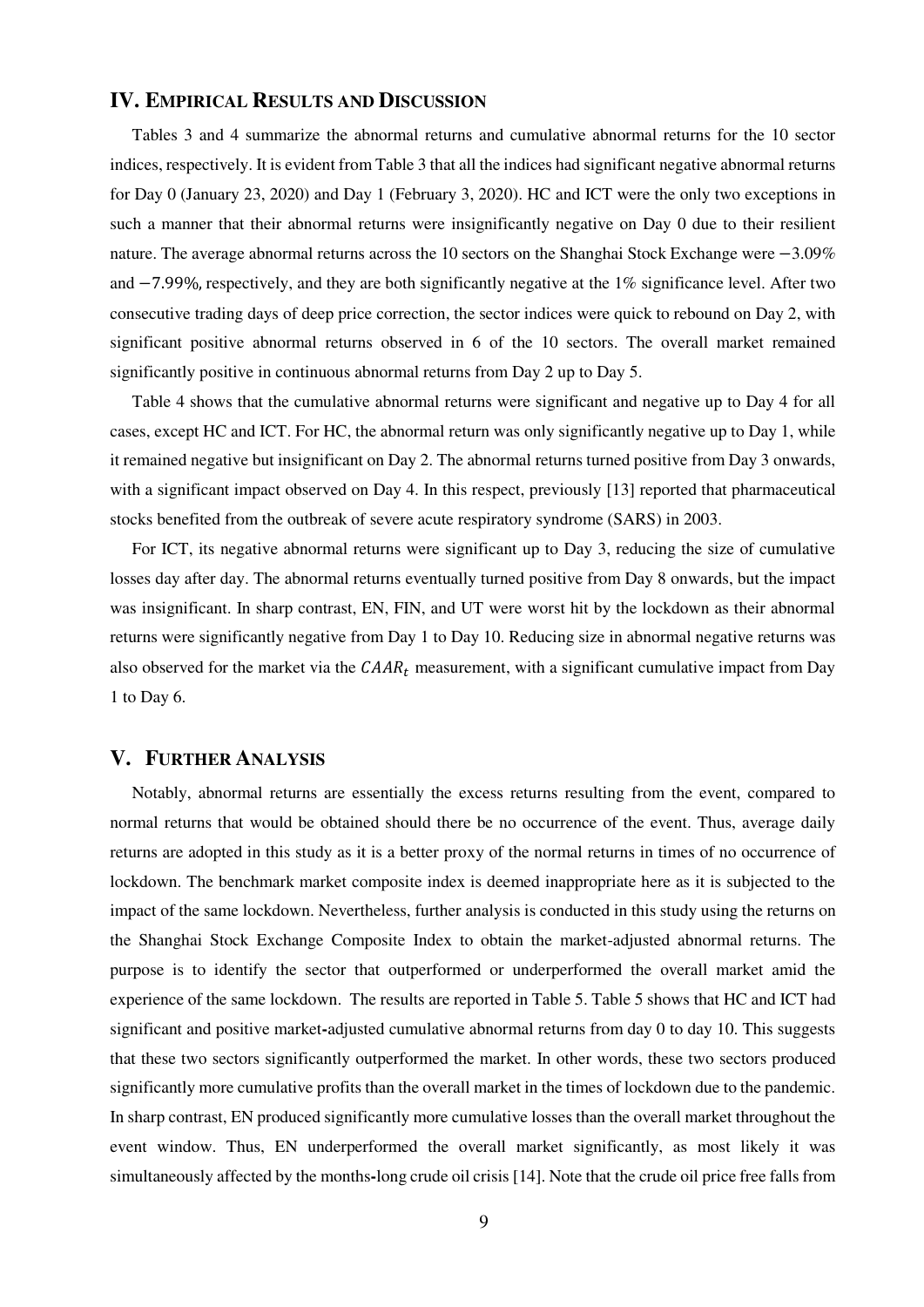\$ 61.19 on January 2, 2020, to \$7.71 on April 27, 2020, partly due to a no**-**deal in oil producing and exporting Corporation (OPEC), and partly due to substantially less demand amid the pandemic and lockdowns.

For other sectors that were shown to have significant cumulative abnormal returns in the preceding section, they were no more significant after accounting for the general market risk. It reveals that their performances are just on par with the overall market in times of lockdown to contain the pandemic.

On another note, the previous estimation window started from March 11, 2019, when in fact the pandemic occurred only in December 2019. On a separate analysis, only the data set spanning from January 2, 2020, is considered in the estimation window to obtain the proxy measurement of normal returns under a no lockdown event, in the era of pandemic outbreak only. The results (available upon request) showed consistently significant and negative abnormal returns on all sector indices due to the lockdown. Besides, the Chinese stock market was also found to be significantly affected by the global pandemic development such as WHO's announcement that COVID**-**19 was a global pandemic on March 11, 2020. Hence, it empirically explains the double**-**digit negative monthly returns on sector indices as reported in Table 2. Finally, none of the sector indices had abnormal returns when the Wuhan lockdown was lifted on April 8, 2020. Empirical results from the event study on WHO's announcement and the Wuhan lockdown exit were also not shown to conserve space in this document. However, they are available upon request.

Table 5.

Market-adjusted cumulative abnormal returns

| <b>Window</b> | CS      | Sig       | CD<br><b>Sig</b> | EN<br><b>Sig</b>  | FIN<br>Sig     | нс<br>Sig        | ІСТ<br><b>Sig</b>   | <b>IND</b><br>Sig | MAT<br>Sig        | TS<br><b>Sig</b> | UT<br>Sig          | <b>CAAR</b><br><b>Sig</b> |
|---------------|---------|-----------|------------------|-------------------|----------------|------------------|---------------------|-------------------|-------------------|------------------|--------------------|---------------------------|
| [0, 1]        | $-0.52$ | $-0.46$   | $-1.12 - 1.47$   | $-2.12 - 2.54$ ** | $-0.08 - 0.11$ | $4.78$ $4.00$ ** | 3.69<br>$1.99 -$    | $-0.88 - 1.69$ *  | $-0.87 - 0.92$    | $0.92$ 0.58      | $-2.58$ $-4.30$ ** | $0.27$ 1.31               |
| [0, 2]        | 0.73    | 0.53      | $-0.57 - 0.61$   | $-2.98 - 2.91$ ** | $0.70$ $0.77$  | $5.95$ 4.07 **   | $5.18$ $2.29$ *     | $-0.59 - 0.93$    | $-1.02 -0.88$     | $-1.10 - 0.57$   | $-1.94 - 2.64$ **  | $0.58$ 2.00 $*$           |
| [0, 3]        | 0.47    | 0.29      | $0.47$ 0.44      | $-3.58 - 3.03$ ** | $-0.30 -0.29$  | $9.44$ 5.59 **   | 4.28 1.64           | $-0.52 - 0.71$    | $-0.50 - 0.38$    | $-1.06 - 0.47$   | $-1.43 - 1.68$ *   | $0.87$ 2.45 $*$           |
| [0, 4]        | 0.99    | 0.56      | 0.93 0.78        | $-3.79 - 2.86$ ** | $-0.83 - 0.72$ | $11.42$ 6.05 **  | $5.25$ 1.80 $*$     | $-0.50 - 0.61$    | $-1.30 - 0.87$    | $-1.26 - 0.50$   | $-1.60 - 1.68$ *   | $1.08$ $2.62$ **          |
| [0, 5]        |         | 2.19 1.12 | $0.93$ 0.71      | $-4.31 - 2.98$ ** | $-1.56 - 1.22$ | $9.09$ 4.40 **   | $8.38$ $2.62$ **    | $-0.11 - 0.12$    | $-1.90 -1.17$     | $0.37$ 0.13      | $-0.97 - 0.93$     | 1.36 2.95 **              |
| [0, 6]        | 2.23    | 1.06      | 1.28 0.90        | $-3.53 - 2.25$ *  | $-2.22 - 1.61$ | $7.43$ 3.33 **   | $6.75$ 1.95 $*$     | 0.55 0.56         | $0.67$ 0.38       | $0.26$ 0.09      | $-1.16 - 1.03$     | $1.37$ $2.72$ **          |
| [0, 7]        | 2.31    | 1.02      | 1.07 0.70        | $-3.05 - 1.82$ *  | $-1.76 - 1.19$ | $7.17$ 3.00 **   | 5.76 1.56           | $0.70 \quad 0.67$ | $0.80 \quad 0.43$ | $-0.34 -0.11$    | $-1.39 - 1.16$     | $1.28$ 2.34 $*$           |
| [0, 8]        | 2.04    | 0.85      | $0.85$ 0.53      | $-3.20 - 1.81$ *  | $-2.31 - 1.47$ | $7.27$ $2.87$ ** | $7.65$ 1.95 $*$     | 0.79 0.72         | 1.53 0.77         | $0.07$ 0.02      | $-1.49 - 1.17$     | $1.47 \quad 2.52$ *       |
| [0, 9]        | 2.30    | 0.91      | 0.38 0.23        | $-3.16 - 1.69$ *  | $-2.40 - 1.45$ | $6.96$ $2.61$ ** | $9.41 \quad 2.28$ * | 0.91 0.78         | 2.25 1.07         | $0.57$ 0.16      | $-1.69 - 1.26$     | $1.70$ $2.75$ **          |
| [0, 10]       | 1.59    | 0.60      | $0.08$ 0.05      | $-3.33 - 1.70$ *  | $-1.77 - 1.02$ | $6.95$ 2.48 **   | $10.11$ $2.33$ **   | 0.92 0.75         | 2.86 1.30         | $-0.19 - 0.05$   | $-1.91 - 1.36$     | $1.68$ 2.58 $*$           |

*Notes:* This table shows the daily abnormal returns (obtained using Shanghai Stock Exchange Composite Index) that have been accumulated over the event window. For instance, event window [0, 10] reports the sum of abnormal returns from Day 0 through Day 10. Day 0 fell on January 23, 2020, when Wuhan lockdown was implemented at 10.00 am.  $t$  refers to the Student- $t$  statistics, where "Sig" stands for significance of the cumulative abnormal returns with \* and \*\* denoting significance at 5% and 1%, respectively. See notes in Table 2 for the explanation of symbols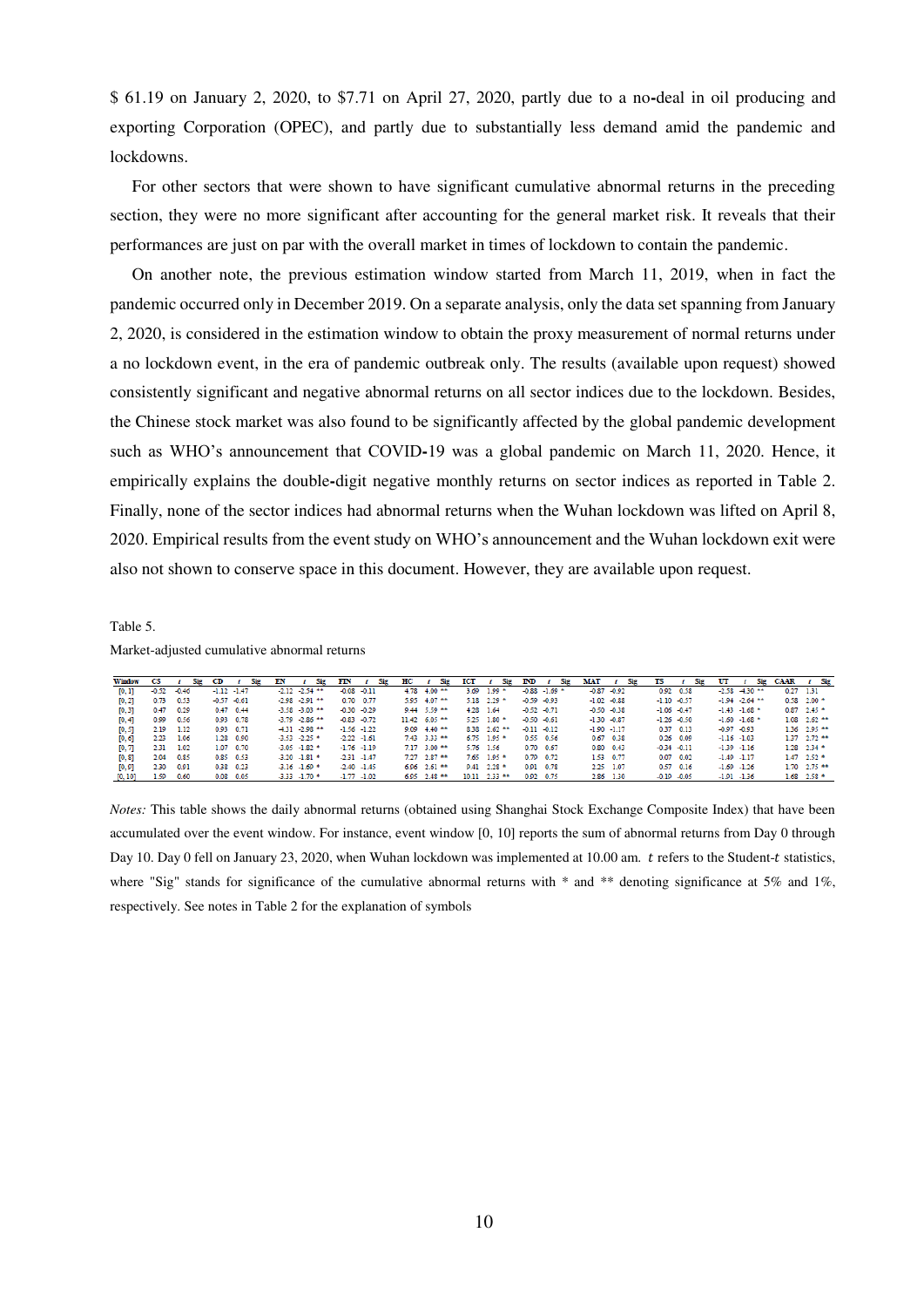## **VI. CONCLUDING REMARKS**

This paper adopts the window event study to show the immediate stock market reaction in response to the unprecedented Wuhan lockdown, which provides us with a natural experiment to attest its immediate impact on the stock market. In particular, it reports empirical evidence of the significant and negative immediate impact of the Wuhan lockdown in the face of the pandemic outbreak on all sector components of the Shanghai Stock Exchange. In line with the findings in [4], the healthcare and information technology sectors that helped greatly in the fight against the pandemic were found to be resilient despite the lockdown. In contrast, energy sectors underperformed the market as they are probably simultaneously affected by the global crude oil crisis. The confirmation of healthcare and information technology sectors as countercyclical, while all other sectors are severely affected in times of lockdown due to the pandemic, provides useful information to investors to consider when managing their portfolio in similar catastrophic situations in the future.

## **ACKNOWLEDGMENT**

The author would like to thank Universiti Malaysia Sarawak for its support in funding this research.

## **REFERENCES**

[1] ZHANG, D., HU, M., and JI, Q. (2020) Financial markets under the global pandemic of COVID-19. *Finance Research Letters,* 36, 101528.

[2] CHIA, R.C.J., LIEW, V.K.S., and ROWLAND, R. (2020) Daily new COVID-19 cases, movement control order and the Malaysian stock market returns. *International Journal of Business and Society*, 21 (2), pp. 553-568.

[3] LIEW, V.K.S. (2020) The effect of novel coronavirus pandemic on tourism share prices. *Journal of Tourism Futures*. Available from [https://www.emerald.com/insight/content/doi/10.1108/JTF-03-2020-0045/full/html.](https://www.emerald.com/insight/content/doi/10.1108/JTF-03-2020-0045/full/html)

[4] AL-AWADHI, A.M., ALSAIFI, K., AL-AWADHI, A., and ALHAMMADI, S. (2020) Death and contagious infectious diseases: Impact of the COVID-19 virus on stock market returns. *Journal of Behavior and Experimental Finance*, 27, 100326.

[5] LIEW, V.K.S. (2020) Abnormal Returns on Tourism Shares in the Chinese Stock Exchanges amid the COVID-19 Pandemic. *International Journal of Economics and Management*, 14 (2), pp. 247–262.